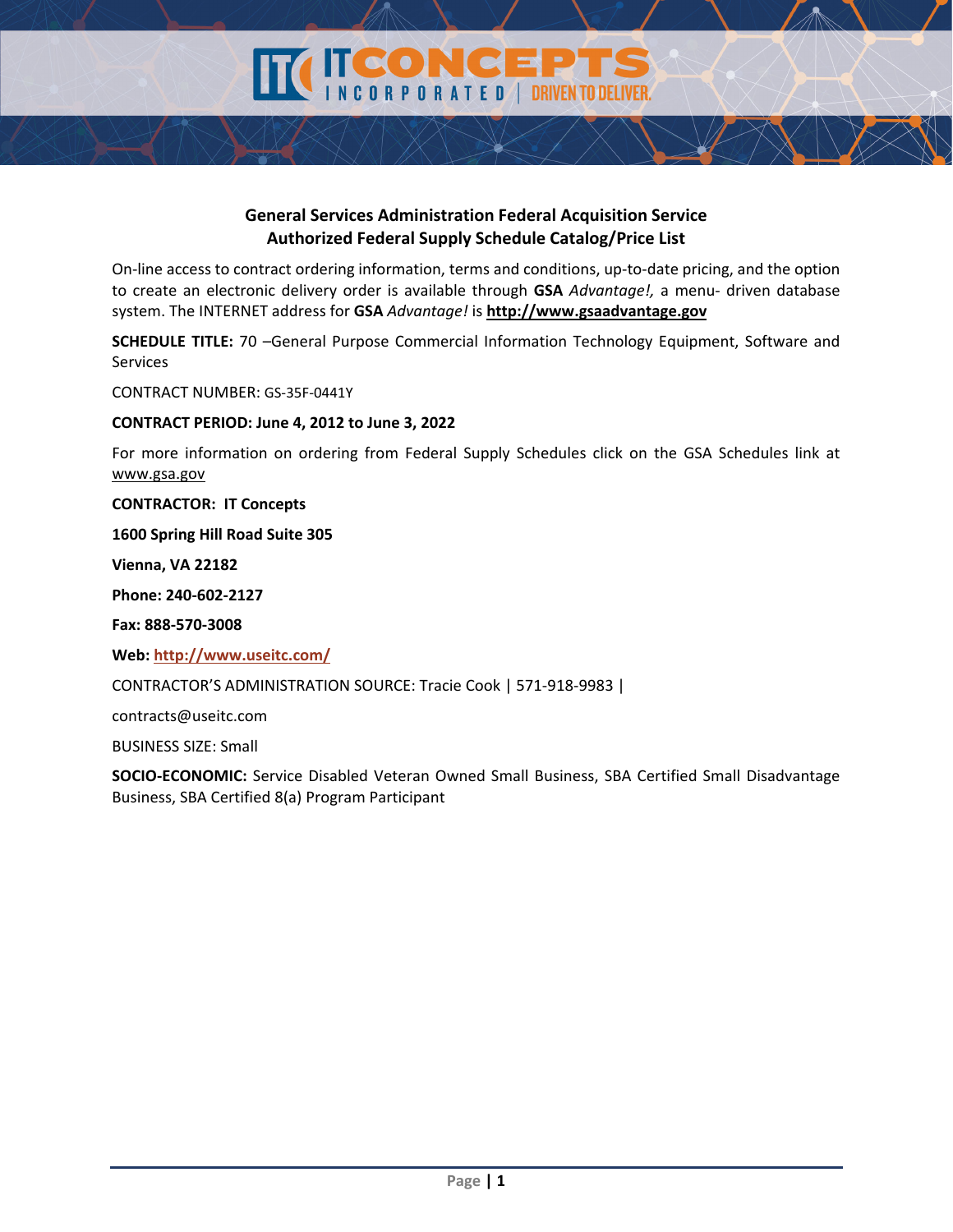

### **CUSTOMER INFORMATION:**

#### **1a. TABLE OF AWARDED SPECIAL ITEM NUMBERS (SINs)**

| <b>SIN</b>     | <b>DESCRIPTION</b>                                             |
|----------------|----------------------------------------------------------------|
| 54151S         | <b>IT Professional Services</b>                                |
| FPDS Code D302 | IT Systems Development Services                                |
| FPDS Code D306 | IT Systems Analysis Services                                   |
| FPDS Code D308 | <b>Programming Services</b>                                    |
| FPDS Code D310 | IT Backup and Security Services                                |
| FPDS Code D316 | <b>IT Network Management Services</b>                          |
| FPDS Code D317 | Creation/Retrieval of IT Related Automated News Services, Data |
|                | Services, or Other Information Services (All other information |
|                | services belong under Schedule 76) FPDS Code D399 Other        |
|                | Information Technology Services, Not Elsewhere Classified      |

#### **1b. LOWEST PRICED MODEL NUMBER AND PRICE FOR EACH SIN:**

(Government net price based on a unit of one)

| <b>SIN</b> | LCAT                     | <b>PRICE</b> |
|------------|--------------------------|--------------|
| 54151S     | <b>Technical Staff 4</b> | \$65.89      |

#### **2. MAXIMUM ORDER\*:** SIN 54151S ‐ \$500,000

\*Ordering activities may request a price reduction at any time before placing an order, establishing a BPA, or in conjunction with the annual BPA review. However, the ordering activity shall seek a price reduction when the order or BPA exceeds the simplified acquisition threshold. Schedule contractors are not required to pass on to all schedule users a price reduction extended only to an individual ordering activity for a specific order or BPA.

- **3. MINIMUM ORDER:** \$100.00
- **4. GEOGRAPHIC COVERAGE:** 50 States
- **5. POINT(S) OF PRODUCTION:** USA
- **6. DISCOUNT FROM LIST PRICES:** GSA Net Prices are shown on the attached GSA Pricelist. Negotiated discount has been applied and the IFF has been added.
- **7. QUANTITY DISCOUNT(S):** 5% for a contract value of 2 million and 10% for a contract value of 5 Million
- **8. PROMPT PAYMENT TERMS:** Net 30
- **9a.** Government Purchase Cards must be accepted at or below the micro‐purchase threshold.
- **9b.** Government Purchase Cards are accepted above the micro-purchase threshold. Contact contractor for limit.
- **10. FOREIGN ITEMS:** None
- **11a. TIME OF DELIVERY:** Contact Vendor
- **11b. EXPEDITED DELIVERY:** Contact Vendor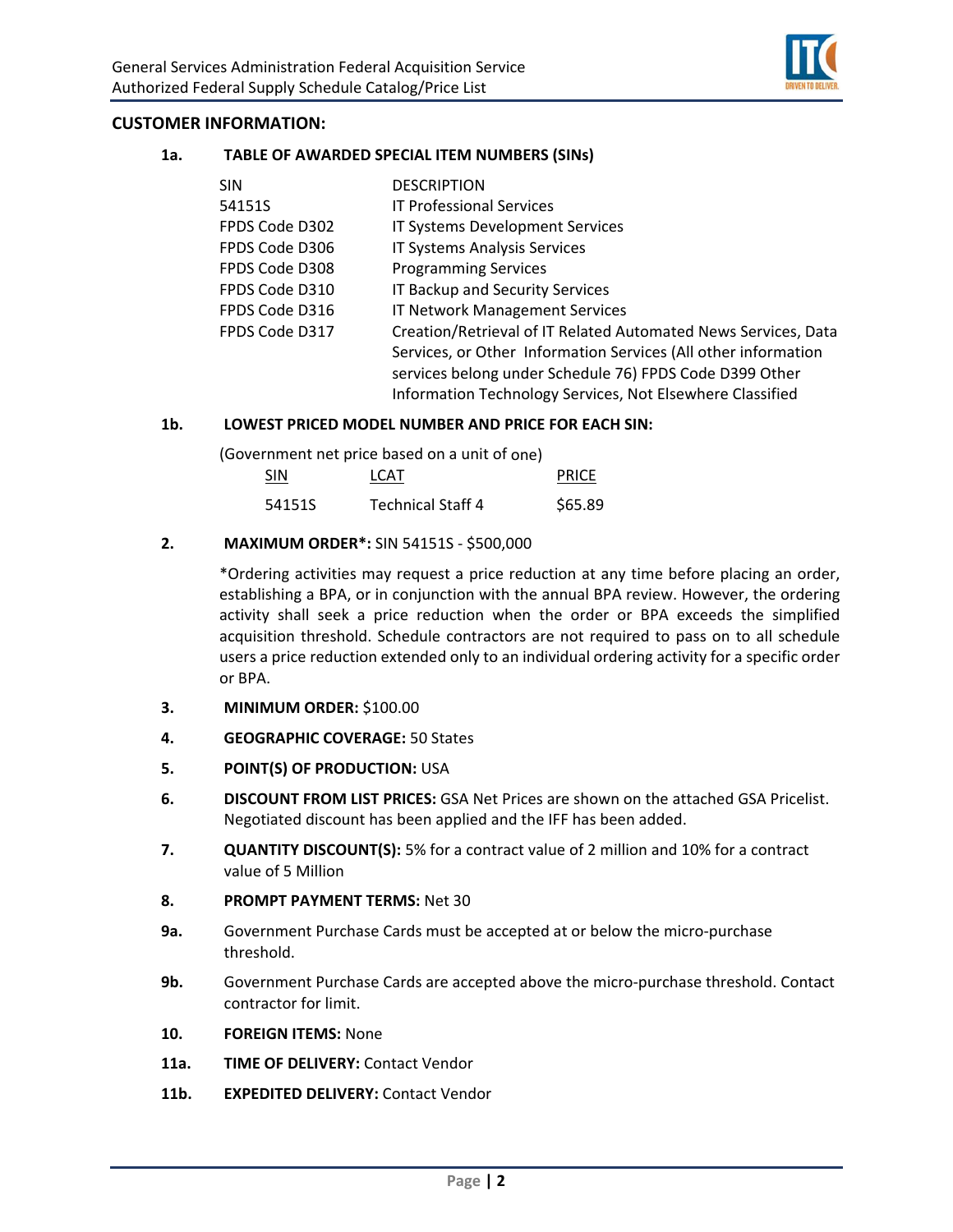

- **11c. OVERNIGHT AND 2‐DAY DELIVERY:** Contact Vendor
- **11d. URGENT REQUIRMENTS:** Customers are encouraged to contact the contractor for the purpose of requesting accelerated delivery.
- **12. FOB POINT:** Destination
- **13a. ORDERING ADDRESS:** same
- **13b. ORDERING PROCEDURES:** For supplies and services, the ordering procedures, information on Blanket Purchase Agreements (BPA's) are found in FAR 8.405‐3
- **14. PAYMENT ADDRESS:** Same as contractor
- **15. WARRANTY PROVISION:** Standard Commercial Warranty. Customer should contact contractor for a copy of the warranty
- **16. EXPORT PACKING CHARGES:** None
- **17. TERMS AND CONDITIONS OF GOVERNMENT PURCHASE CARD ACCEPTANCE:** (any thresholds above the micro‐purchase level may be inserted by contractor)
- **18. TERMS AND CONDITIONS OF RENTAL, MAINTENANCE, AND REPAIR (IF APPLICABLE):** N/A
- **19. TERMS AND CONDITIONS OF INSTALLATION (IF APPLICABLE):** N/A
- **20. TERMS AND CONDITIONS OF REPAIR PARTS INDICATING DATE OF PARTS PRICE LISTS AND ANY DISCOUNTS FROM LIST PRICES (IF AVAILABLE):** N/A
- **20a. TERMS AND CONDITIONS FOR ANY OTHER SERVICES (IF APPLICABLE):** N/A
- **21. LIST OF SERVICE AND DISTRIBUTION POINTS (IF APPLICABLE):** N/A
- **22. LIST OF PARTICIPATING DEALERS (IF APPLICABLE):** N/A
- **23. PREVENTIVE MAINTENANCE (IF APPLICABLE):** N/A
- **24a. SPECIAL ATTRIBUTES SUCH AS ENVIRONMENTAL ATTRIBUTES (e.g. recycled content, energy efficiency, and/or reduced pollutants):** N/A
- **24b. Section 508 Compliance for EIT:** as applicable
- **25. DUNS NUMBER:** 968872213
- **26. NOTIFICATION REGARDING REGISTRATION IN SYSTEM FOR AWARD MANAGEMENT (SAM) DATABASE:** Contractor has an Active Registration in the SAM database.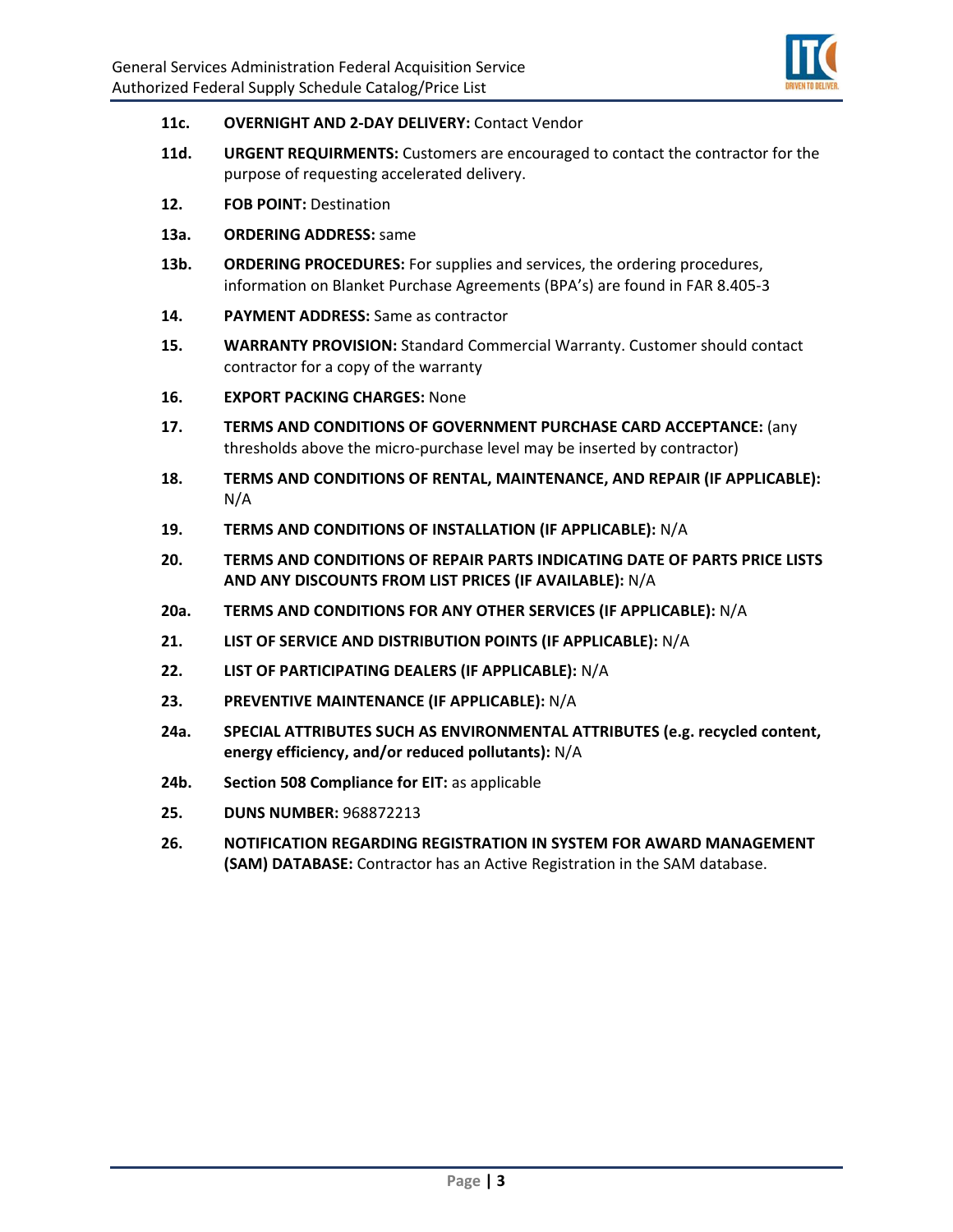

# **Labor Category Descriptions**

| <b>LCAT</b>                 | <b>Description</b>                                                                                                                                                                                                                                                                                                                                                                                                                                                                                                                                                                                                                                                                                                                                                                                                                                                                                                                                                                                             | <b>Minimum</b><br><b>Experience</b> | <b>Education</b>                                                                                                                                         |
|-----------------------------|----------------------------------------------------------------------------------------------------------------------------------------------------------------------------------------------------------------------------------------------------------------------------------------------------------------------------------------------------------------------------------------------------------------------------------------------------------------------------------------------------------------------------------------------------------------------------------------------------------------------------------------------------------------------------------------------------------------------------------------------------------------------------------------------------------------------------------------------------------------------------------------------------------------------------------------------------------------------------------------------------------------|-------------------------------------|----------------------------------------------------------------------------------------------------------------------------------------------------------|
| Management<br>Staff Level 4 | Responsible for overall program<br>management of complex, multi-task IT<br>projects. Oversees all technical<br>operations, prepares financial and<br>contractual requirements. Responsible<br>for cost control. Works with client<br>representatives to ensure smooth project<br>operation. Manages technical and<br>administrative personnel when<br>necessary. Equivalent experience may be<br>substituted for a degree.                                                                                                                                                                                                                                                                                                                                                                                                                                                                                                                                                                                     | 10 years                            | Bachelors Degree in Business /<br>Management / IT or related field.<br>Advanced degree / relevant<br>professional certification (e.g.<br>PMP) preferred. |
| Management<br>Staff Level 3 | Responsible for all aspects of the<br>a,<br>development and implementation of<br>assigned projects and provides a single<br>point of contact for those projects.<br>Takes projects from original concept<br>Ľ,<br>through final implementation.<br>Interfaces with all areas affected by the<br>Ľ,<br>project including end users, computer<br>services, and client services. Defines<br>project scope and objectives. Develops<br>detailed work plans, schedules, project<br>estimates, resource plans, and status<br>reports. Conducts project meetings and is<br>responsible for project tracking and<br>analysis. Ensures adherence to quality<br>standards and reviews project<br>deliverables. Manages the integration of<br>vendor tasks and tracks and reviews<br>vendor deliverables. Provides technical<br>and analytical guidance to project team.<br>Recommends and takes action to direct<br>the analysis and solutions of problems.<br>Equivalent experience may be substituted<br>for a degree. | 8 years                             | Bachelors Degree in Business /<br>Management / IT or related field.<br>Advanced degree/ relevant<br>professional certification (e.g.<br>PMP) preferred.  |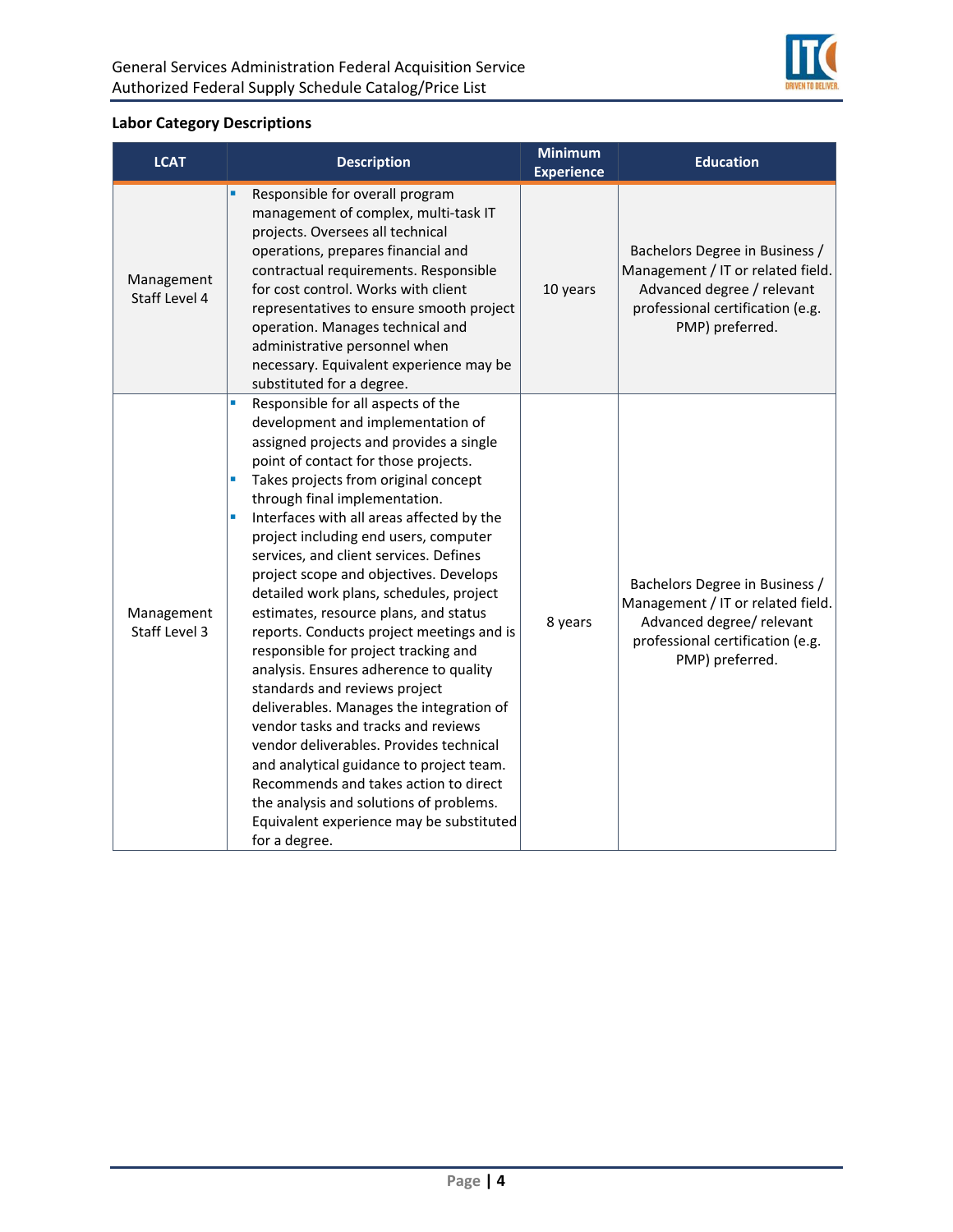

| <b>LCAT</b>                        | <b>Description</b>                                                                                                                                                                                                                                                                                                                                                                                                                                                                                                                                                                                                                                                                                                                                                                                                                                               | <b>Minimum</b><br><b>Experience</b> | <b>Education</b>                                                                                                                                        |
|------------------------------------|------------------------------------------------------------------------------------------------------------------------------------------------------------------------------------------------------------------------------------------------------------------------------------------------------------------------------------------------------------------------------------------------------------------------------------------------------------------------------------------------------------------------------------------------------------------------------------------------------------------------------------------------------------------------------------------------------------------------------------------------------------------------------------------------------------------------------------------------------------------|-------------------------------------|---------------------------------------------------------------------------------------------------------------------------------------------------------|
| Management<br>Staff Level 2        | Responsible for all aspects of the<br>development and implementation of<br>assigned projects and provides a single<br>point of contact for those projects.<br>Assists in the definition of project scope<br>٠<br>and objectives. Assists in the<br>development of detailed work plans,<br>schedules, project estimates, resource<br>plans, and status reports. Conducts<br>project meetings and is responsible for<br>project tracking and analysis. Ensures<br>adherence to quality standards and<br>reviews project deliverables. Manages<br>the integration of vendor tasks and tracks<br>and reviews vendor deliverables.<br>Provides technical and analytical<br>٠<br>guidance to project team.<br>Recommends and takes action to direct<br>٠<br>the analysis and solutions of problems.<br>Equivalent experience may be substituted<br>×,<br>for a degree. | 5 years                             | Bachelors Degree in Business /<br>Management / IT or related field.                                                                                     |
| Management<br>Staff Level 1        | Responsible for assisting aspects of the<br>Ù,<br>development and implementation of<br>projects. Conducts project meetings and<br>is responsible for project tracking and<br>analysis. Ensures adherence to quality<br>standards and reviews project<br>deliverables. Assist with managing the<br>integration of vendor tasks and tracks<br>and reviews vendor deliverables.<br>Provides technical and analytical<br>×<br>guidance to project team.<br>Recommends and takes action to direct<br>Ū,<br>the analysis and solutions of problems.<br>Equivalent experience may be substituted<br>for a degree.                                                                                                                                                                                                                                                       | 3 years                             | <b>Associates Degree</b>                                                                                                                                |
| <b>Consultant Staff</b><br>Level 4 | Possesses extensive functional and<br>٠<br>technical knowledge of highly specialized<br>applications and operational<br>environments. Possesses extensive<br>experience in analyzing and solving<br>exceptionally complex problems that<br>need extensive knowledge of the subject<br>matter for effective implementation.<br>Capable of providing expert advice as<br>needed in all<br>phases of software development with<br>٠<br>emphasis on the planning, analysis,<br>testing, integration, documentation,<br>and implementation phases.<br>п                                                                                                                                                                                                                                                                                                               | 10 years                            | Bachelors Degree in Business /<br>Management / IT or related field.<br>Advanced degree/ relevant<br>professional certification (e.g.<br>PMP) preferred. |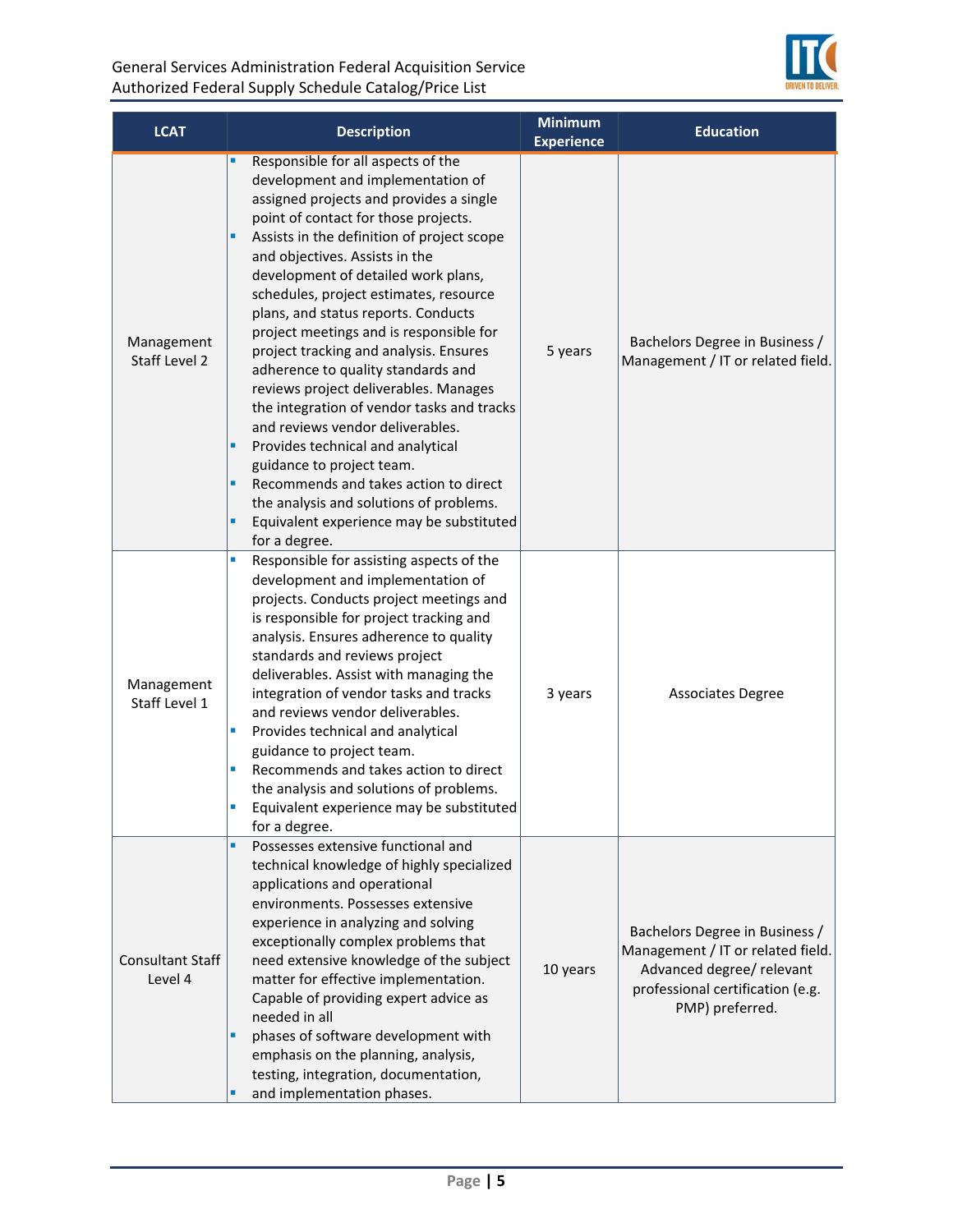

| <b>LCAT</b>                        | <b>Description</b>                                                                                                                                                                                                                                                                                                                                                                                                                                                                                                                                        | <b>Minimum</b><br><b>Experience</b> | <b>Education</b>                                                                                                                                                                                                 |
|------------------------------------|-----------------------------------------------------------------------------------------------------------------------------------------------------------------------------------------------------------------------------------------------------------------------------------------------------------------------------------------------------------------------------------------------------------------------------------------------------------------------------------------------------------------------------------------------------------|-------------------------------------|------------------------------------------------------------------------------------------------------------------------------------------------------------------------------------------------------------------|
| Consultant<br>Staff Level 3        | Possesses extensive functional and<br>$\blacksquare$<br>technical knowledge of highly specialized<br>applications and operational<br>environments. Possesses experience in<br>analyzing and solving complex problems<br>that need extensive knowledge of the<br>subject matter for effective<br>implementation. Participates as needed<br>in all phases of software development<br>with emphasis on the planning, analysis,<br>testing, integration, documentation, and<br>implementation phases.                                                         | 8 years                             | Bachelors Degree in<br>Computer Science / Business /<br>Management / Information<br>Systems / Engineering or related<br>field. Advanced degree / relevant<br>professional certification (e.g.<br>PMP) preferred. |
| Consultant<br>Staff Level 2        | Possesses functional and technical<br>ú,<br>knowledge of highly specialized<br>applications and operational<br>environments. Possesses relevant<br>experience in analyzing and solving<br>moderately complex to complex systems.<br>Identifies problems, analyzes and<br>develops solution with the assistance of<br>senior SME's. Coordinates and manages<br>the preparation of analysis, evaluations,<br>and recommendations for proper<br>implementation of programs and<br>systems.                                                                   | 5 years                             | Bachelors Degree in<br>Computer Science / Business /<br>Management / Information<br>Systems / Engineering or related<br>field.                                                                                   |
| <b>Consultant Staff</b><br>Level 1 | Ù,<br>Individuals requiring the ability to apply<br>sound analysis, business practices, and<br>scientific expertise to solve a wide variety<br>of customer problems. These may include<br>conducting reengineering efforts of<br>complex processes and system<br>applications. Experience in system<br>analysis and implementation of system<br>engineering, design assurance, software<br>engineering, program design and<br>implementation or testing of high tech<br>product and systems. Equivalent<br>experience may be substituted for a<br>degree. | 3 years                             | <b>Associates Degree</b>                                                                                                                                                                                         |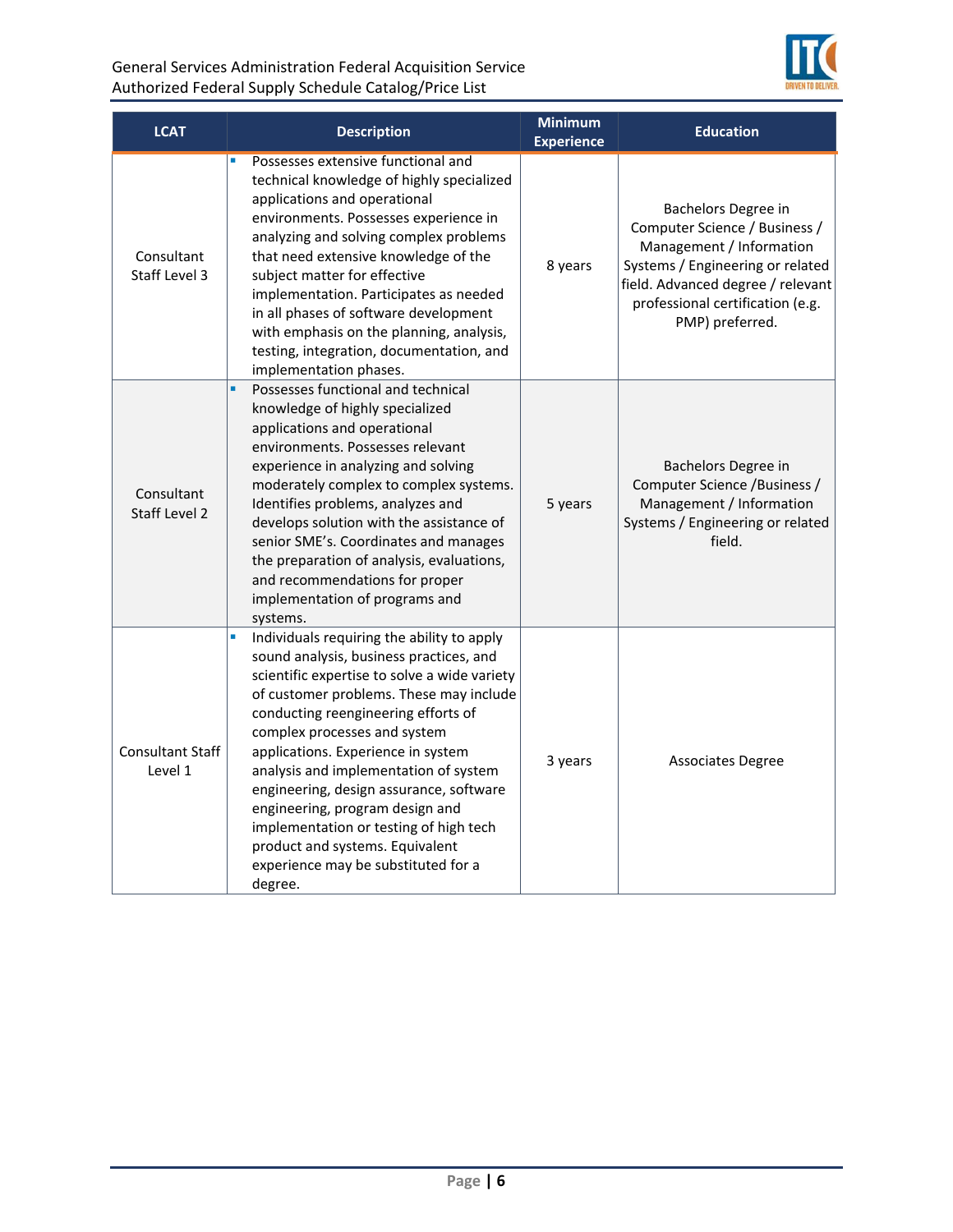

| <b>LCAT</b>                       | <b>Description</b>                                                                                                                                                                                                                                                                                                                                                                                                                                                                                                                                                                                                                                                                                                                                                                                                                                                                 | <b>Minimum</b><br><b>Experience</b> | <b>Education</b>                                                                                                                                                           |
|-----------------------------------|------------------------------------------------------------------------------------------------------------------------------------------------------------------------------------------------------------------------------------------------------------------------------------------------------------------------------------------------------------------------------------------------------------------------------------------------------------------------------------------------------------------------------------------------------------------------------------------------------------------------------------------------------------------------------------------------------------------------------------------------------------------------------------------------------------------------------------------------------------------------------------|-------------------------------------|----------------------------------------------------------------------------------------------------------------------------------------------------------------------------|
| <b>Technical Staff</b><br>Level 4 | Formulates and defines specifications for<br>complex operating software<br>programming applications or<br>modifies/maintains complex existing<br>applications using engineering releases<br>and utilities from the manufacturer.<br>Designs, codes, tests, debugs, and<br>٠<br>documents programs. Responsible for<br>applications dealing with the overall<br>operating system, such as sophisticated<br>file maintenance routines, large<br>telecommunications networks, computer<br>accounting, and advanced<br>mathematical/scientific software<br>packages. Competent to work at this<br>highest technical level on all phases of<br>software systems programming<br>applications. May have responsibility for<br>the evaluation of new and existing<br>software products. May assist other<br>systems programmers to effectively<br>utilize the system's technical software. | 10 years                            | Bachelors Degree in Computer<br>Science / Information Systems/<br>Engineering or related field.<br>Advanced degree / relevant<br>professional certification<br>preferred.  |
| <b>Technical Staff</b><br>Level 3 | Ű,<br>Leads development teams and provides<br>highly skilled expertise in designing,<br>developing, coding, testing, and<br>debugging new software or significant<br>enhancements to existing software.<br>Works with technical staff to understand<br>problems with software and develops<br>specifications to resolve them. Resolves<br>customer complaints and responds to<br>suggestions for improvements and<br>enhancements.<br>Participates in the development of<br>Ū,<br>software user manuals. Provides subject<br>matter expertise and mentors less<br>experienced software development staff.                                                                                                                                                                                                                                                                          | 8 years                             | Bachelors Degree in Computer<br>Science / Information Systems /<br>Engineering or related field.<br>Advanced degree / relevant<br>professional certification<br>preferred. |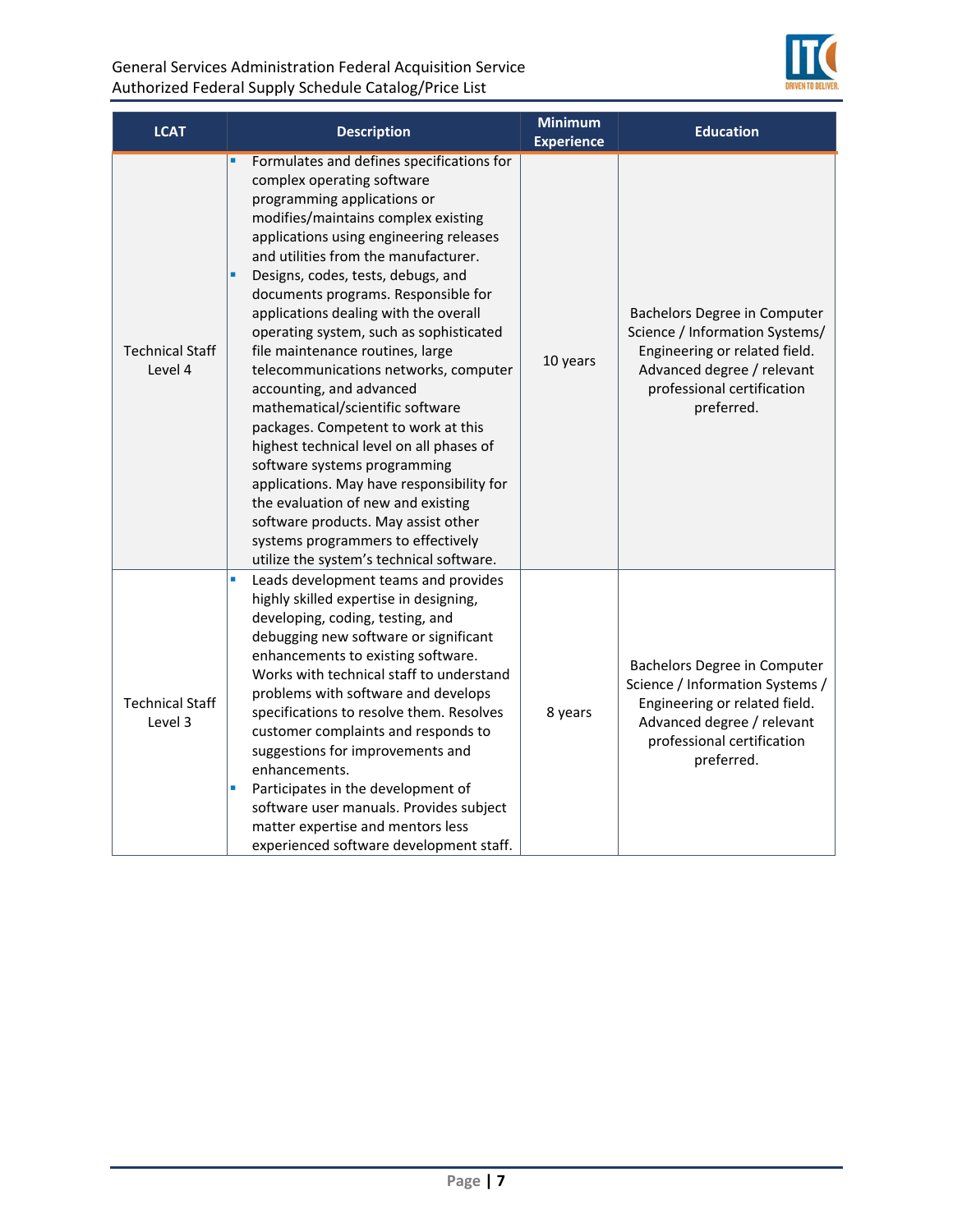

| <b>LCAT</b>                       | <b>Description</b>                                                                                                                                                                                                                                                                                                                                                                                                                                                                                                                                                                                                                                                                                                                                                                                                                                                                  | <b>Minimum</b><br><b>Experience</b> | <b>Education</b>                                                                                                                                                           |
|-----------------------------------|-------------------------------------------------------------------------------------------------------------------------------------------------------------------------------------------------------------------------------------------------------------------------------------------------------------------------------------------------------------------------------------------------------------------------------------------------------------------------------------------------------------------------------------------------------------------------------------------------------------------------------------------------------------------------------------------------------------------------------------------------------------------------------------------------------------------------------------------------------------------------------------|-------------------------------------|----------------------------------------------------------------------------------------------------------------------------------------------------------------------------|
| <b>Technical Staff</b><br>Level 2 | Under general direction, participates as<br>high-level technical expert in design<br>development, coding, testing, and<br>debugging new software or significant<br>enhancements to existing software.<br>Works with technical staff to understand<br>٠<br>problems with software and develops<br>specifications to resolve them. Resolves<br>customer complaints and responds to<br>suggestions for improvements and<br>enhancements.<br>×,<br>Participates in the development of<br>software user manuals. May act as team<br>leader on less complex projects.<br>Assists in training less experienced<br>٠<br>software development staff.                                                                                                                                                                                                                                         | 5 years                             | Bachelors Degree in Computer<br>Science / Information Systems /<br>Engineering or related field.<br>Advanced degree / relevant<br>professional certification<br>preferred. |
| <b>Technical Staff</b><br>Level 1 | ú,<br>Under general supervision, develops<br>code, tests, and debugs new software or<br>enhancements to existing software. Has<br>good understanding of business<br>applications. Works with technical staff to<br>understand problems with software and<br>resolve them. Resolves customer<br>complaints with software and responds<br>to suggestions for improvements and<br>enhancements. May assist in<br>development of software user manuals.<br>Individuals requiring the training,<br>L,<br>analytical/programmatic skills and<br>experience to operate within a high-tech<br>environment. Experience in information<br>system development, functional and data<br>requirements analysis, systems analysis<br>and design, programming, program<br>design, computer software, system<br>security, or LANs/WANs. Equivalent<br>experience may be substituted for a<br>degree. | 3 years                             | <b>Associates Degree</b>                                                                                                                                                   |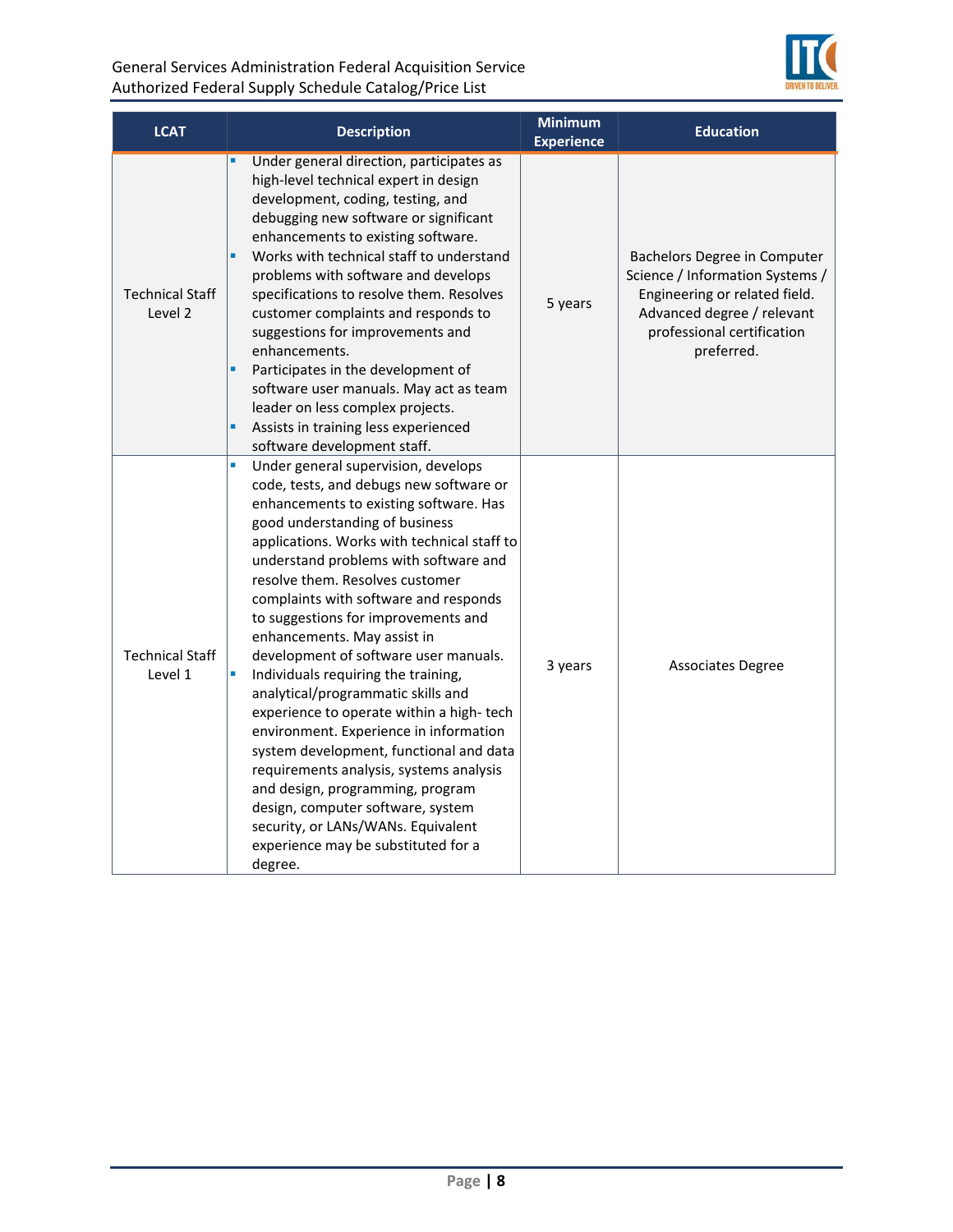

| <b>LCAT</b>                       | <b>Description</b>                                                                                                                                                                                                                                                                                                                                                                                                                                                                                                                                                                                                                                                                                                                              | <b>Minimum</b><br><b>Experience</b> | <b>Education</b>                                                 |
|-----------------------------------|-------------------------------------------------------------------------------------------------------------------------------------------------------------------------------------------------------------------------------------------------------------------------------------------------------------------------------------------------------------------------------------------------------------------------------------------------------------------------------------------------------------------------------------------------------------------------------------------------------------------------------------------------------------------------------------------------------------------------------------------------|-------------------------------------|------------------------------------------------------------------|
| DevOps/C loud<br>Engineer, Junior | Comfortable with bridging the gap<br>between legacy development or<br>operations teams and working toward a<br>shared culture and vision.<br>Works tirelessly to arm developers with<br>٠<br>the best tools and ensuring system<br>uptime and performance. . Deploying and<br>configuring services using infrastructure<br>as a service provider (Amazon Web<br>Services, Microsoft Azure, Google<br>Compute Engine, RackSpace/OpenStack,<br>Digital Ocean, Vultr)<br>Configuring and managing Linux- based<br>×<br>physical and virtual servers to serve a<br>dynamic website<br>Debugging cluster-based computing<br>architectures<br>×<br>Using scripting or basic programming<br>skills to solve problems and support cloud<br>environments | 0 years                             | Associate Degree or Bachelors of<br>Science / Bachelors' of Arts |
| DevOps/C loud<br>Engineer, Mid    | a,<br>Ability to work independently with minor<br>direction, may lead small teams. Must<br>have experience serving as the engineer<br>of complex technology implementations.<br>Must have 4 additional years of<br>experience if no Bachelor degree is held.<br>Must have or gain within 30 days a<br>certification from cloud provider such as<br>AWS or Azure. Deploying and configuring<br>services using infrastructure as a service<br>provider (Amazon Web Services,<br>Microsoft Azure, Google Compute Engine,<br>RackSpace/OpenStack, Digital Ocean,<br>Vultr)<br>Debugging cluster-based computing<br>Ù,<br>architectures<br>Using scripting or basic programming<br>L,<br>skills to solve problems and support cloud<br>environments  | 3 years                             | Bachelors of Science / Bachelors'<br>of Arts                     |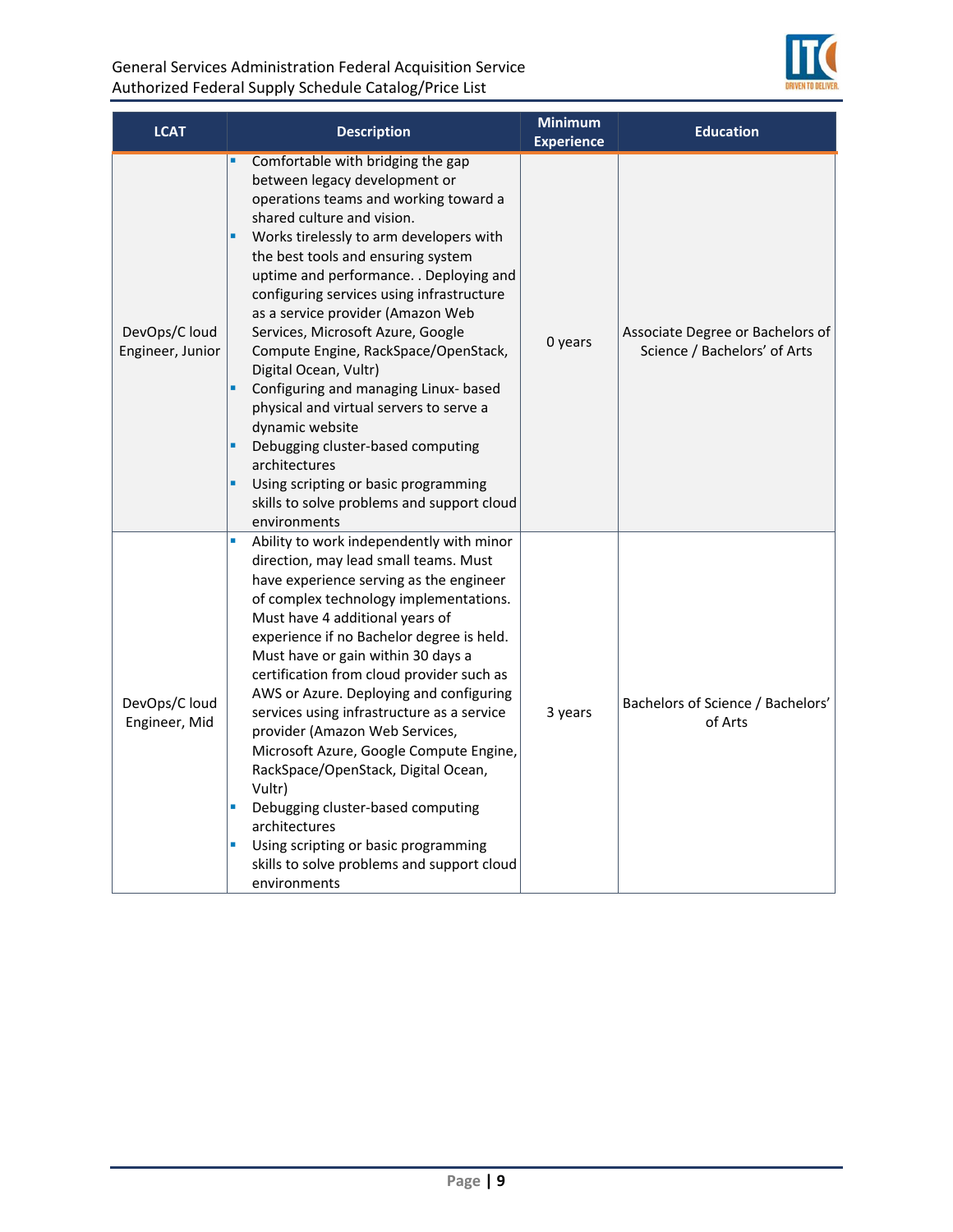

| <b>LCAT</b>                       | <b>Description</b>                                                                                                                                                                                                                                                                                                                                                                                                                                                                                                                                                                                                                                                                                       | <b>Minimum</b><br><b>Experience</b> | <b>Education</b>                                                |
|-----------------------------------|----------------------------------------------------------------------------------------------------------------------------------------------------------------------------------------------------------------------------------------------------------------------------------------------------------------------------------------------------------------------------------------------------------------------------------------------------------------------------------------------------------------------------------------------------------------------------------------------------------------------------------------------------------------------------------------------------------|-------------------------------------|-----------------------------------------------------------------|
| DevOps/C loud<br>Engineer, Senior | ٠<br>Ability to lead larger teams and mentor<br>other engineers.<br>×,<br>Demonstrated clear and relevant<br>expertise of DevOps technologies. Must<br>have experience serving as the engineer<br>of complex technology implementations.<br>Must have 4 additional years of<br>experience if no Bachelor degree is held.<br>Deploying and configuring services using<br>infrastructure as a service provider<br>(Amazon Web Services, Microsoft Azure,<br>Google Compute Engine,<br>RackSpace/OpenStack, Digital Ocean,<br>Vultr)<br>Configuring and managing Linux- based<br>٠<br>physical and virtual servers to serve a<br>dynamic website<br>Debugging cluster-based computing<br>٠<br>architectures | 7 years                             | Bachelors of Science / Bachelors'<br>of Arts or Master's Degree |
| DevOps/C loud<br>Engineer, SME    | Ability to lead large DevOps teams and<br>a,<br>has knowledge across operations and<br>development above and beyond.<br>Must have 2 additional years of<br>Ū,<br>experience if Bachelor degree only.<br>Deploying and configuring services using<br>infrastructure as a service provider<br>(Amazon Web Services, Microsoft Azure,<br>Google Compute Engine,<br>RackSpace/OpenStack, Digital Ocean,<br>Vultr)<br>×<br>Configuring and managing Linux- based<br>physical and virtual servers to serve a<br>dynamic website<br>Debugging cluster-based computing<br>×<br>architectures                                                                                                                     | 10 years                            | Bachelors of Science / Bachelors'<br>of Arts or Master's Degree |
| Data Scientist,<br>Junior         | Mine data to prototype models for<br>building minimum viable products for<br>targeting and mission needs<br>Collaborate with other engineers,<br>٠<br>product managers and business<br>stakeholders<br>Work with microservice, devops and<br>٠<br>cloud engineers and other stakeholders<br>to enable automation of queries and<br>build tools for production systems<br>Design scalable algorithms utilizing large<br>٠<br>amounts of data for powering data driven<br>products and tools and provide useful<br>insights                                                                                                                                                                                | 0 years                             | Bachelors of Science / Bachelors'<br>of Arts                    |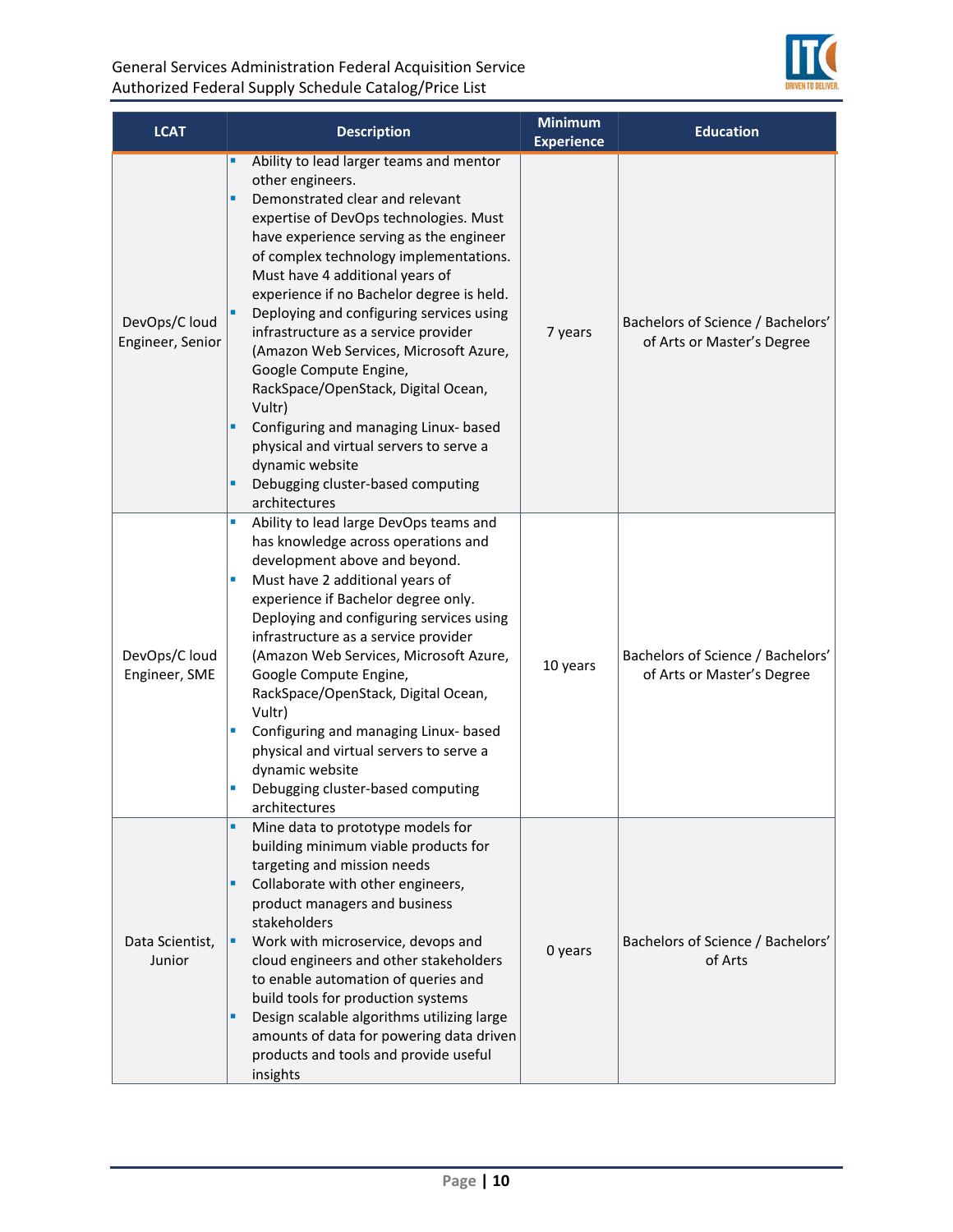

| <b>LCAT</b>                   | <b>Description</b>                                                                                                                                                                                                                                                                                                                                                                                                                                                                                               | <b>Minimum</b><br><b>Experience</b> | <b>Education</b>                                                |
|-------------------------------|------------------------------------------------------------------------------------------------------------------------------------------------------------------------------------------------------------------------------------------------------------------------------------------------------------------------------------------------------------------------------------------------------------------------------------------------------------------------------------------------------------------|-------------------------------------|-----------------------------------------------------------------|
| Data Scientist,<br>Mid        | Ability to work independently with minor<br>direction, may lead small teams. Must<br>have experience serving as a data<br>scientist on a complex technology<br>implementation. Must have 4 additional<br>years of experience if no Bachelor degree<br>is held. A data science certification or<br>degree is desired. Experience in both<br>small and big data environments with an<br>understanding of the tradeoffs in scaling<br>algorithms between differing<br>environments.                                 | 3 years                             | Bachelors of Science / Bachelors'<br>of Arts or Master's Degree |
| Data Scientist,<br>Senior     | Must have experience serving as a data<br>٠<br>scientist on a complex technology<br>implementation. Ability to lead larger<br>teams and mentor other scientists. Must<br>have 2 additional years of experience if<br>Bachelor degree only. Broad experience<br>in using multiple cloud environments.<br>Experience in both small and big data<br>environments with an understanding of<br>the tradeoffs in scaling algorithms<br>between differing environments.                                                 | 7 years                             | Master's Degree or PhD                                          |
| Data Scientist,<br><b>SME</b> | Must have experience serving as a data<br>Ū,<br>scientist on a complex technology<br>implementation, has lead larger data<br>science teams and has knowledge across<br>operations and development above and<br>beyond.<br>Must have 2 additional years' experience<br>if MS degree only. . Broad experience in<br>using multiple cloud environments.<br>Experience in both small and big data<br>environments with an understanding of<br>the tradeoffs in scaling algorithms<br>between differing environments. | 10 years                            | PhD                                                             |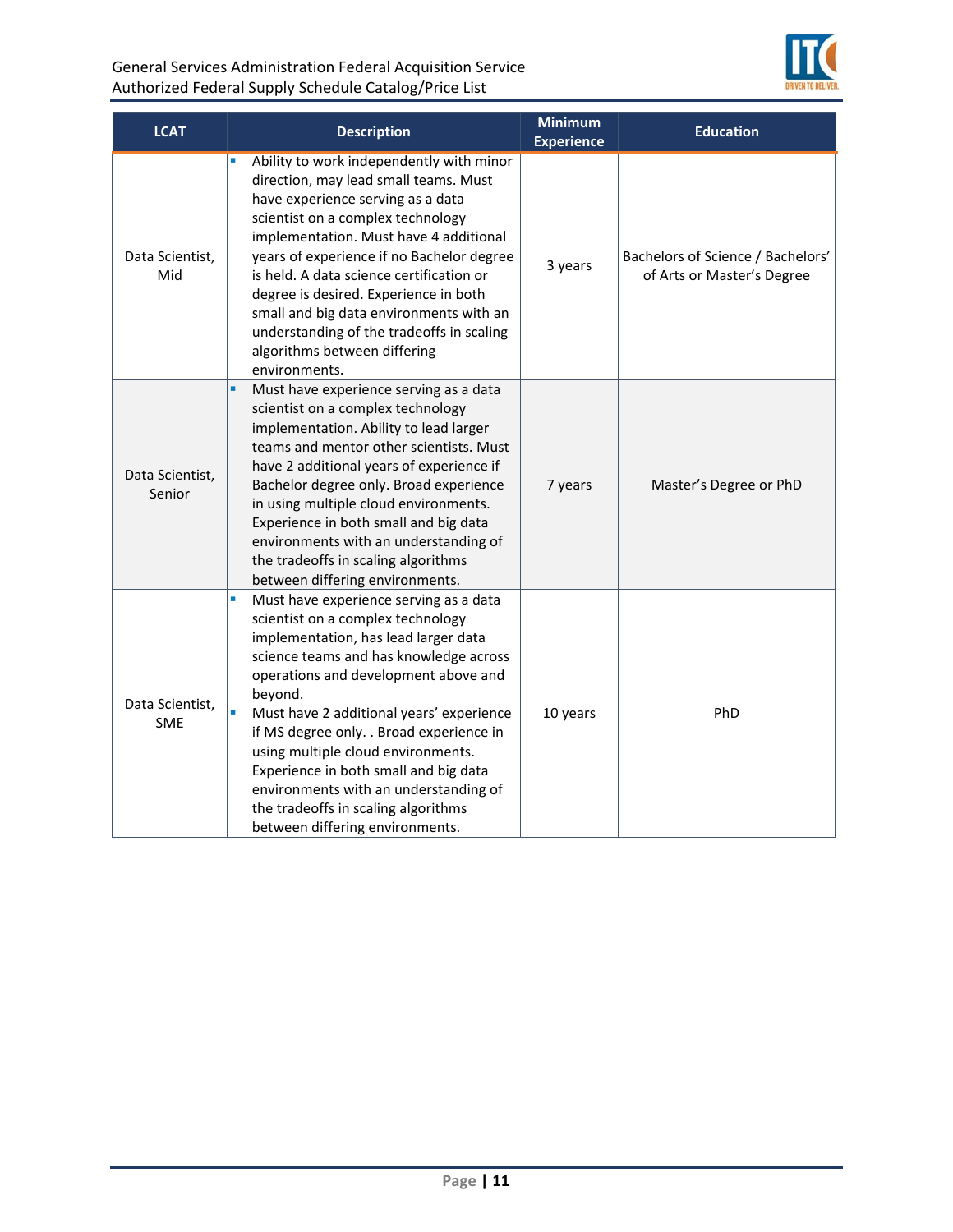

| <b>LCAT</b>                | <b>Description</b>                                                                                                                                                                                                                                                                                                                                                                                                                                                                                                                                                                                                                                                                                                                                                                                                                                                                                                                                                                                                                                          | <b>Minimum</b><br><b>Experience</b> | <b>Education</b>                                                |
|----------------------------|-------------------------------------------------------------------------------------------------------------------------------------------------------------------------------------------------------------------------------------------------------------------------------------------------------------------------------------------------------------------------------------------------------------------------------------------------------------------------------------------------------------------------------------------------------------------------------------------------------------------------------------------------------------------------------------------------------------------------------------------------------------------------------------------------------------------------------------------------------------------------------------------------------------------------------------------------------------------------------------------------------------------------------------------------------------|-------------------------------------|-----------------------------------------------------------------|
| Cloud Architect,<br>Senior | Creates and manages enterprise system<br>and service requirements based on broad<br>customer needs. Directs other architects<br>and reviews the specifications and design<br>of enterprise systems and service<br>architectures in a distributed and cloud<br>environment. Leverages policies,<br>architectural frameworks, and<br>commercial best practices to lead teams<br>of architects in the design and<br>development of service architectures that<br>satisfy enterprise scale requirements.<br>Defines the concept of operations and<br>Tactics, Techniques, and Procedures<br>(TTPs) for the system's use within the<br>enterprise. Keeps abreast of new<br>enterprise architecture solutions<br>including leading edge technologies such<br>as grid computing, cloud computing, and<br>service architectures. Maintains currency<br>on commercial technologies and<br>Government initiatives to identify<br>opportunities for technology reuse or<br>transition. Advises senior decision makers<br>and seeks approval for enterprise<br>designs. | 7 years                             | Bachelors of Science / Bachelors'<br>of Arts or Master's Degree |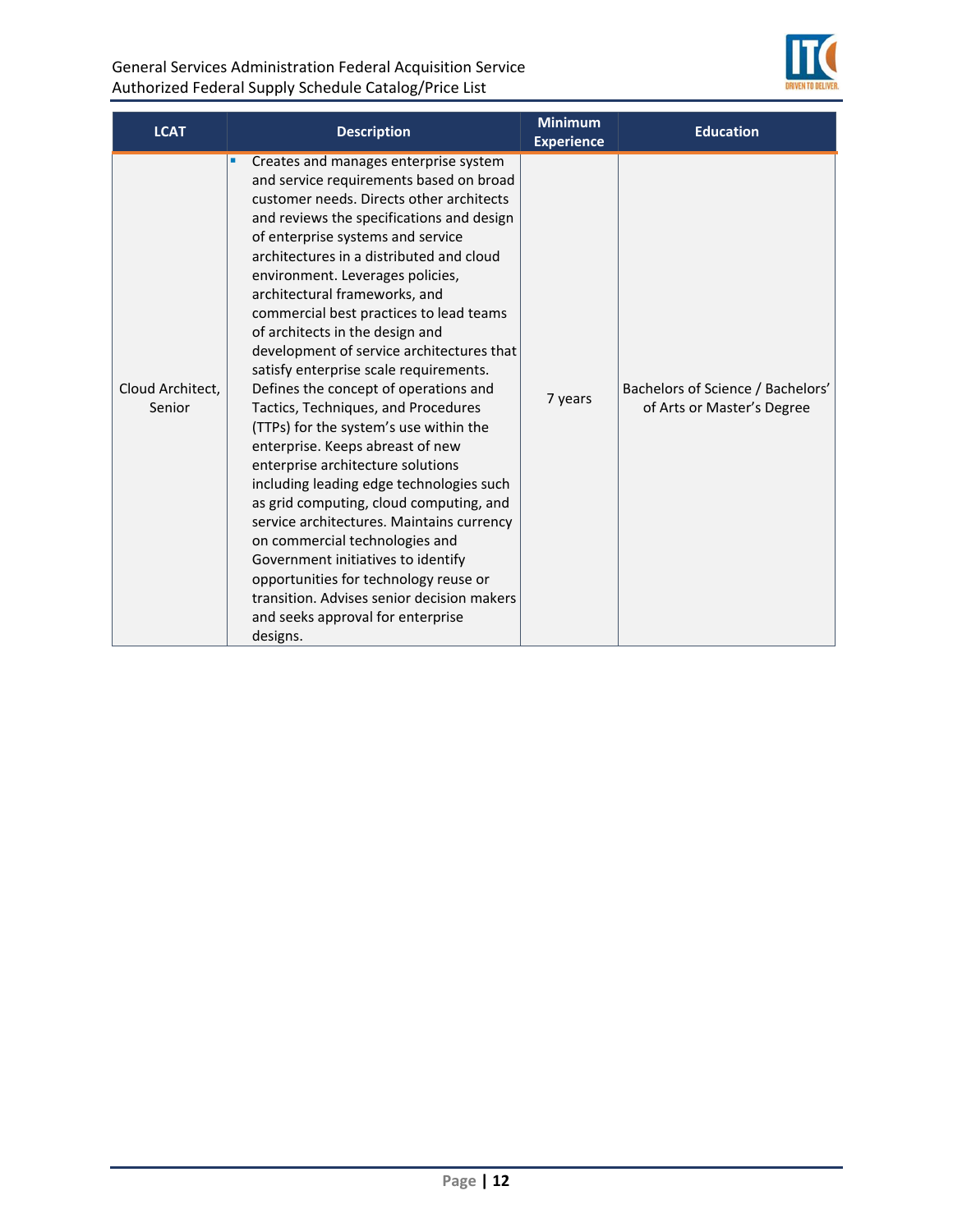

| <b>LCAT</b>                    | <b>Description</b>                                                                                                                                                                                                                                                                                                                                                                                                                                                                                                                                                                                                                                                                                                                                                                                                                                                                                                                                                                                                                                                                         | <b>Minimum</b><br><b>Experience</b> | <b>Education</b> |
|--------------------------------|--------------------------------------------------------------------------------------------------------------------------------------------------------------------------------------------------------------------------------------------------------------------------------------------------------------------------------------------------------------------------------------------------------------------------------------------------------------------------------------------------------------------------------------------------------------------------------------------------------------------------------------------------------------------------------------------------------------------------------------------------------------------------------------------------------------------------------------------------------------------------------------------------------------------------------------------------------------------------------------------------------------------------------------------------------------------------------------------|-------------------------------------|------------------|
| Cloud Architect,<br><b>SME</b> | Creates and manages enterprise system<br>$\mathcal{L}_{\mathcal{A}}$<br>and service requirements based on broad<br>customer needs. Directs other architects<br>and reviews the specifications and design<br>of enterprise systems and service<br>architectures in a distributed and cloud<br>environment. Leverages policies,<br>architectural frameworks, and<br>commercial best practices to lead teams<br>of architects in the design and<br>development of service architectures that<br>satisfy enterprise scale requirements.<br>Defines the concept of operations and<br>Tactics, Techniques, and Procedures<br>(TTPs) for the system's use within the<br>enterprise. Keeps abreast of new<br>enterprise architecture solutions<br>including leading edge technologies such<br>as grid computing, cloud computing, and<br>service architectures. Maintains currency<br>on commercial technologies and<br>Government initiatives to identify<br>opportunities for technology reuse or<br>transition. Advises senior decision makers<br>and seeks approval for enterprise<br>designs. | 10 years                            | Master's Degree  |